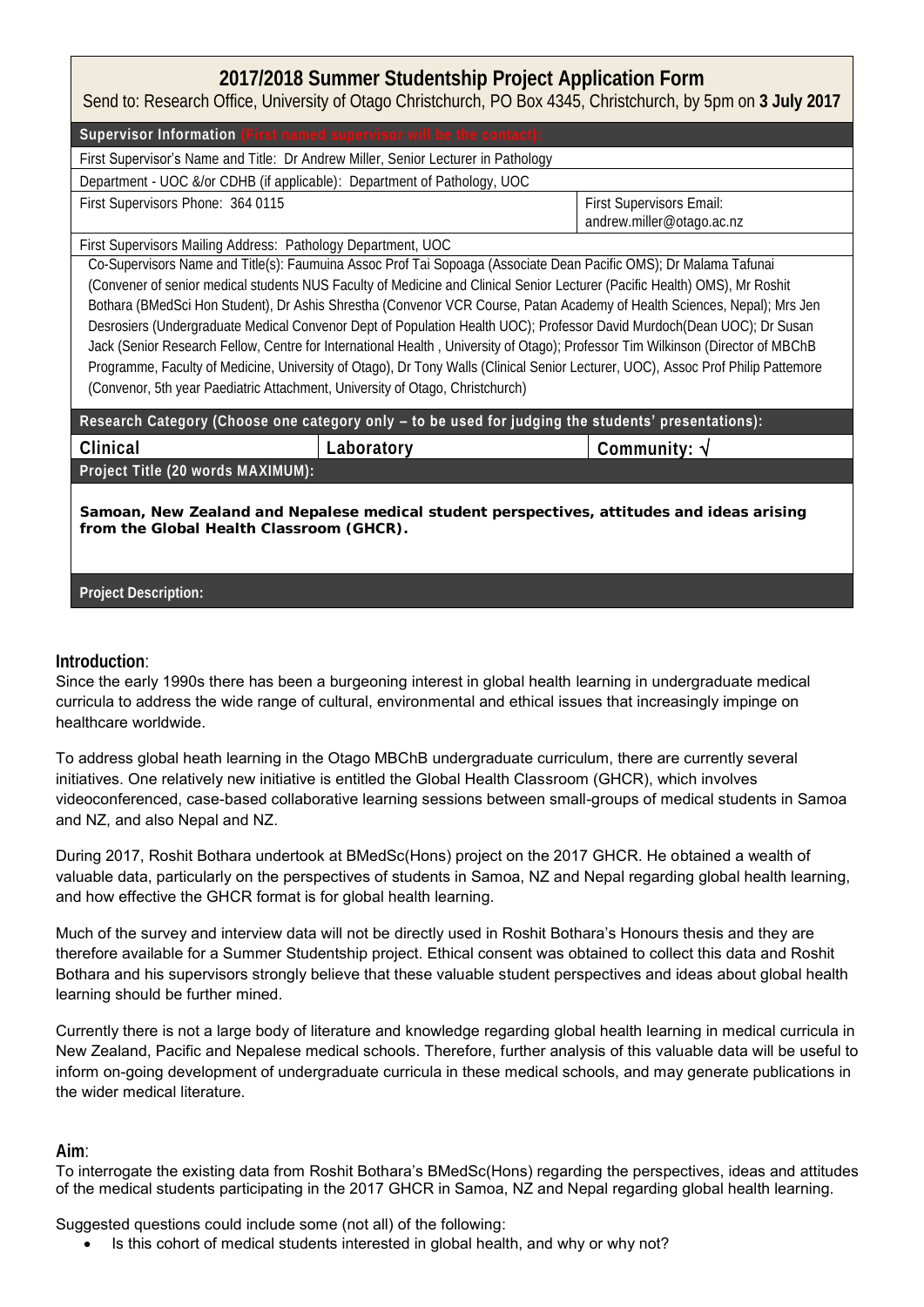- Does this cohort of medical students consider global health important and why or why not?
- What, if anything, did this cohort of medical students want to learn about global health?
- How engaged was this cohort of medical students in collaborative learning in the GHCR with students from diverse cultures and backgrounds?
- What are the favoured ways that this cohort of medical students wants to learn about global health?
- How do medical students learn about global health outside of formal undergraduate medical curricula?

## **Possible impact (in lay terms):**

Analysis of this data will be useful to inform on-going development of undergraduate curricula in the participating medical schools in Samoa, NZ and Nepal, and may generate publications in the wider medical literature.

#### **Method:**

The raw data from questionnaires and interviews collected for Roshit Bothara's BMedSc(Hons) Research Project will be made available to the Summer Student who will, in consultation with the Supervisors, interrogate the data regarding particular questions related to global health learning in the 2017 GHCR.

There is the potential for both quantitative and qualitative analysis of the data.

The particular questions/topics/aspects to study will be generated in the first weeks of the studentship in consultation between the student(s) and supervisors. A literature review by the student will be required to inform the particular questions/topics/aspects of global health learning to research during the studentship.

It may be possible to do a collaborative study with a medical student in Samoa (Faculty of Medicine, NUS), but at the time of writing this proposal this possibility is still being explored.